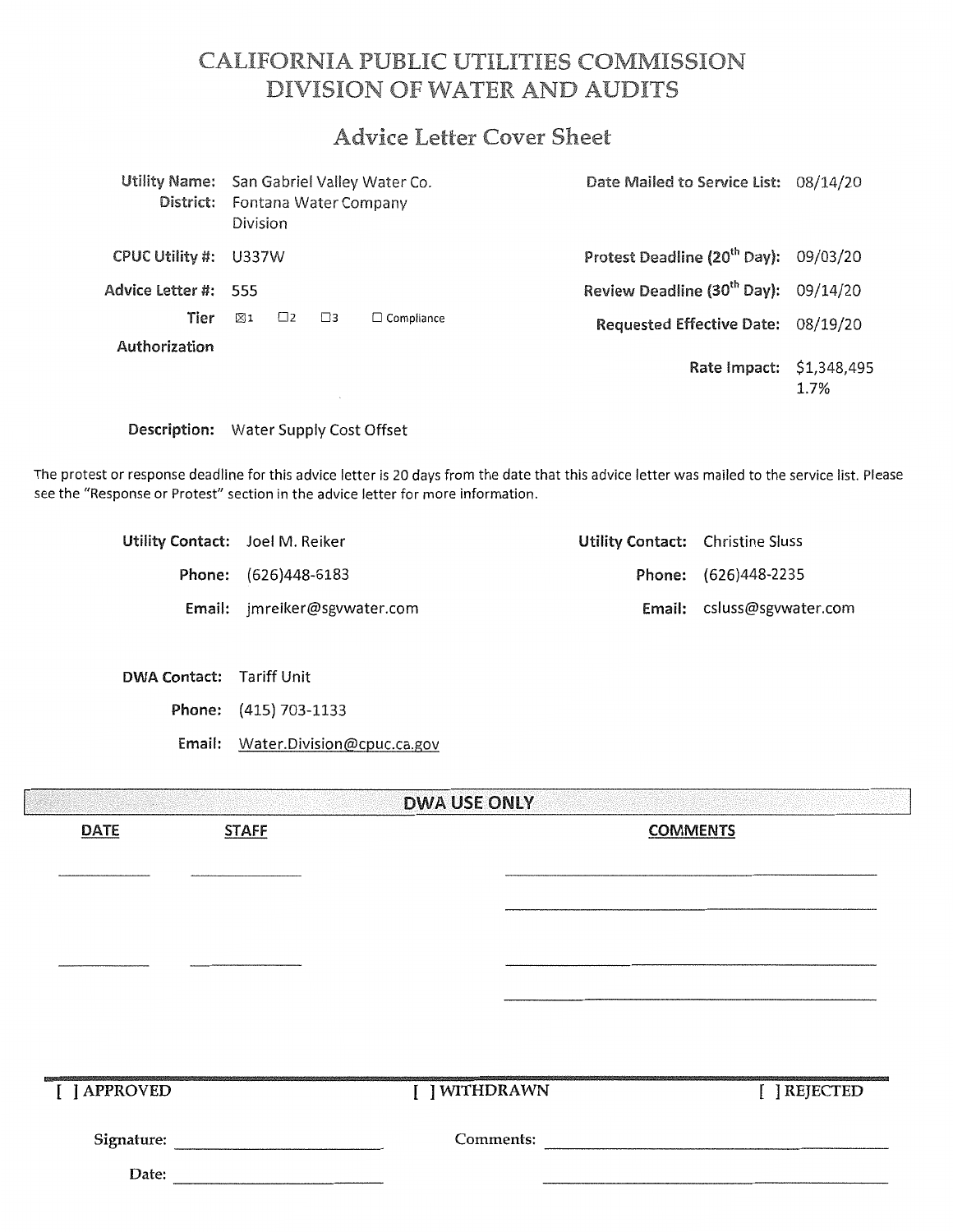# SANT GAERROEL VALLERY WATER COMPANY

August 14, 2020

### **Advice Letter 555**

U337W

# TO THE PUBLIC UTILITIES COMMISSION OF THE STATE OF CALIFORNIA

San Gabriel Valley Water Company ("San Gabriel") hereby requests ministerial review of the following changes in tariff sheets applicable in its Fontana Water Company division:

| <b>CPUC</b><br>Sheet No. | Title                                        | <b>Schedule</b><br>No. | Cancelling<br><b>CPUC</b><br>Sheet No. |
|--------------------------|----------------------------------------------|------------------------|----------------------------------------|
| $3102-W$                 | General Metered Service                      | $FO-1$                 | 3088-W                                 |
| $3103-W$                 | General Metered Service – Conservation Rates | $FO-1C$                | $3090-W$                               |
| 3104-W                   | Recycled Water Metered Service               | FO-6                   | 3092-W                                 |
| 3105-W                   | Preliminary Statement, Paragraph H2          | N/A                    | 3094-W                                 |
| 3106-W                   | Table of Contents                            | N/A                    | $3101-W$                               |

### Request

In this water cost offset filing, San Gabriel proposes to increase rates, effective August 19, 2020, by \$0.0869 per hundred cubic feet ("Ccf') in the Fontana Water Company division to offset increases in purchased water costs and groundwater pumping assessments, producing additional annual revenues of \$1,348,495, or 1.7% compared to the proposed revenue requirement in Advice Letter ("AL") 553, also filed on this date with the same requested effective date as this advice letter. This is the third advice letter for the Fontana Water Company division filed on this date with a requested effective date of August 19, 2020.<sup>1</sup> In accordance with Water Industry Rule 7.3.1(7) and Water Industry Rule 8.4 of General Order 96-B, this advice letter is designated Tier 1.

### Purpose and Background

The water supply costs and assessments currently pending in Advice Letter 552, which San Gabriel has also filed on this date with the same requested effective date as this advice letter, reflect the costs that were in effect at the time San Gabriel filed its general rate case ("GRC") in Application ("A.") 19-01-001 on January 2, 2019, with a test year beginning July 1, 2020. Several categories of water supply costs have either increased or decreased subsequent to San Gabriel filing its GRC.

<sup>&</sup>lt;sup>1</sup> Advice Letter 552 implements the Test Year 2020-2021 rates approved in Decision 20-08-006, and Advice Letter 553 re-implements the reduction in rates approved in Advice Letter 541 pursuant to Decision 20-08-006.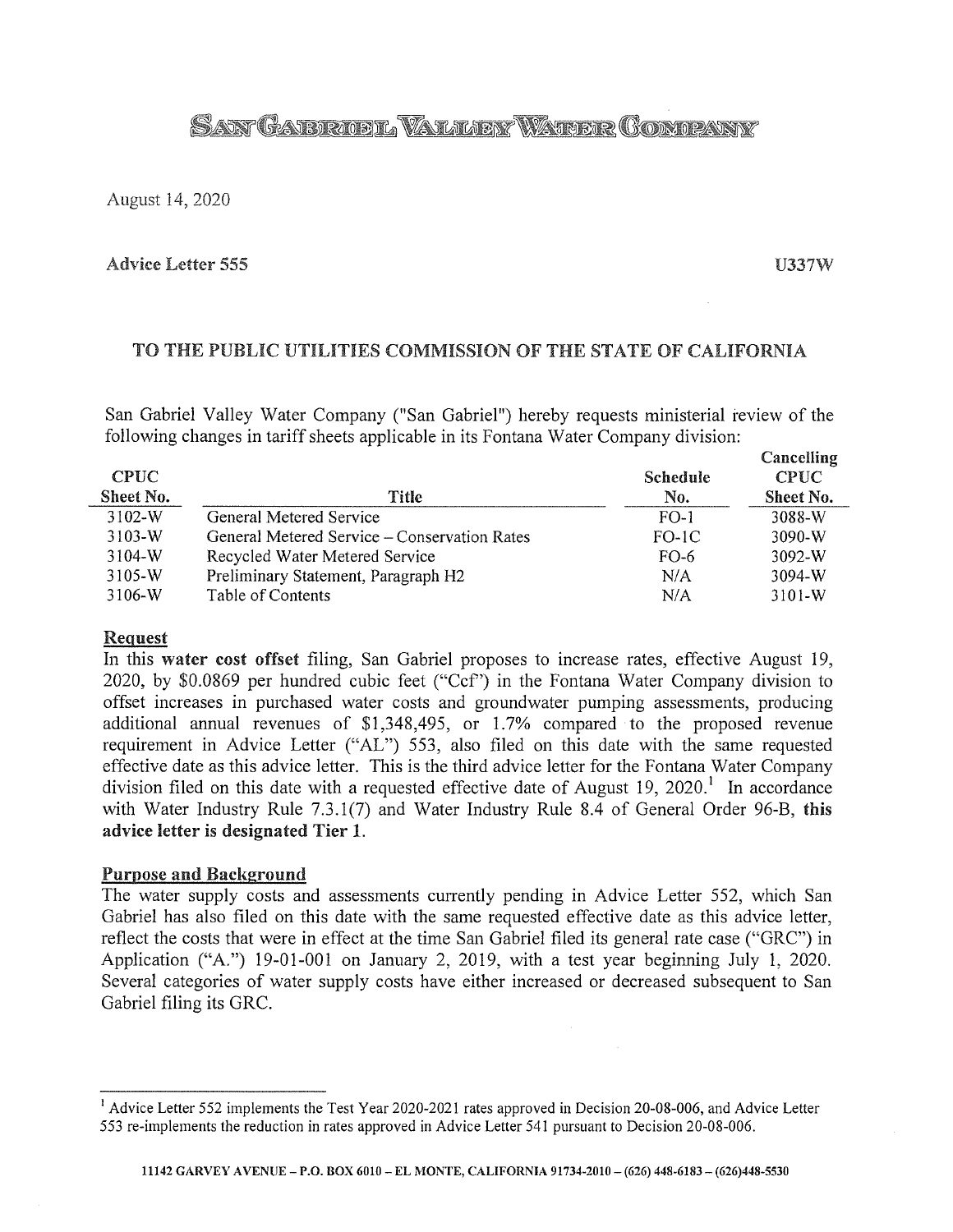The following increases and decreases to the water supply costs reflected in AL 552 have occurred:

- The Chino Basin Watermaster Replenishment Assessment has increased from \$703.04/acre foot ("AF") to \$743.00/AF.
- The Chino Basin Watermaster Administrative Assessment has increased from \$18.03/AF to \$23.09/AF
- The Chino Basin Watermaster OBMP Assessment has decreased from \$53.60/AF to \$51.90/AF
- The Appropriative Pool and 85/15 Assessment has decreased from \$13.04/AF to \$9.65/AF.
- The Land Use Conversion Assessment has decreased from \$34.40/AF to \$26.78/AF.
- The cost of leased water rights has increased from \$500.40/AF to \$559.44/AF.
- The Cucamonga Valley Water District ("CVWD") charge for water produced from Lytle Creek surface water in excess of San Gabriel's share of rights has decreased from \$590.75/AF to \$543.60/AF.
- The CVWD charge for water produced from non-Chino Basin wells in excess of San Gabriel's share of rights has decreased from \$590.75/AF to \$543.60/AF.
- The Metropolitan Water District of Southern California ("MWD")/Inland Empire Utilities Agency ("IEUA") untreated rate (Tier I) for State Water Project ("SWP") water delivered to the Fontana Water Company division's treatment plant has increased from \$695.00/AF to \$755.00/AF.
- The IEUA recycled water rate has increased from \$470.00/AF to \$490.00/AF.
- The IEUA Meter Equivalent Unit ("MEU") Charge has increased from \$11.88/MEU to \$12.48/MEU.
- The IEUA Readiness to Serve Charge has increased from \$9,368.97/month to \$16, 753.99/month.
- The IEUA Capacity Charge has increased from \$14,790.00/month to \$14,886.67/month.

# Discussion

This advice letter proposes to increase the adopted water supply costs and pumping assessments from \$23,094,819 to \$24,431,986, and to increase the proposed revenue requirement in pending AL 553 by \$1,348,495, or 1.7%.

The proposed rates submitted with this advice letter will increase the monthly bill for the typical non-CARW residential customer in the Fontana Water Company division on conservation rate Schedule FO-1C with a <sup>5</sup>/<sub>8</sub> x <sup>3</sup>/<sub>4</sub>-inch meter and using 15 Ccf, compared to the proposed rates in AL 553, by \$1.30, or 1.6% from \$81.54 to \$82.85.

The cumulative effect of ALs 552, 553 and this advice letter on the monthly bill of the typical non-CARW residential customer in the Fontana Water Company division on conservation rate Schedule FO-1C with a  $\frac{5}{8}$  x  $\frac{3}{4}$ -inch meter and using 15 Ccf will be an increase of \$7.88, or 10.5% from \$74.96 to \$82.85.

San Gabriel has furnished to the Commission's Water Division staff for its review and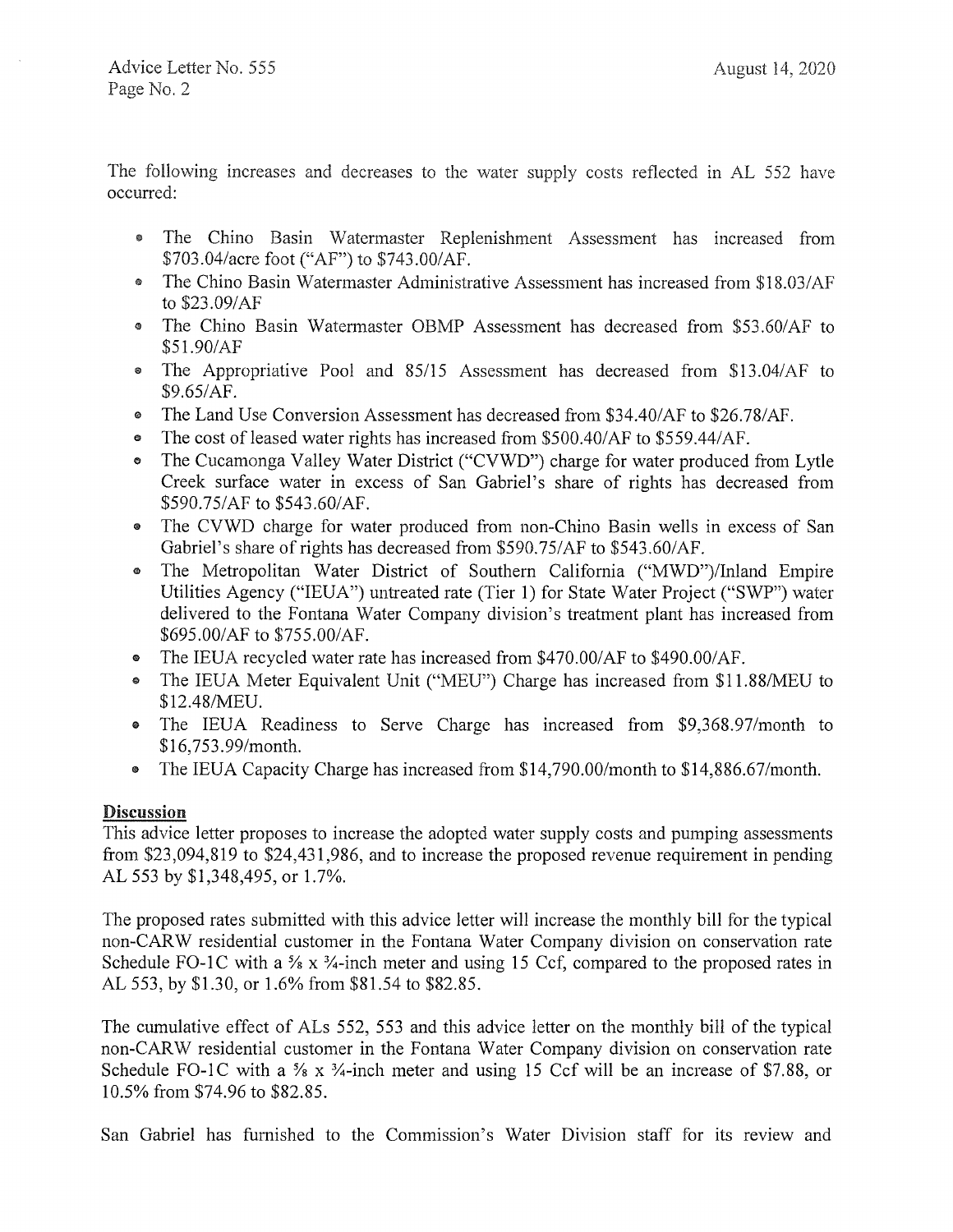Advice Letter No. 555 Page No. 3

verification workpapers supporting the proposed revenue requirement and rate design.

### **Service and Notice**

This advice letter is filed in accordance with Standard Practice U-27-W. No customer notice is required. San Gabriel will inform its customers of the overall net rate change effective August 19, 2020 in dollar and percentage terms by a bill message on the first bill on which the changes appear.

Distribution of this advice letter is being made to the attached service list in accordance with Water Industry Rule 4.1 of General Order 96-B. No other parties have requested notification of tariff filings related to the Fontana Water Company division. In accordance with Water Industry Rule 3.3 of General Order 96-B, San Gabriel will also post this advice letter to its website www.fontanawater.com.

## Protest and Responses

Anyone may respond to or protest this advice letter. A response supports the filing and may contain information that proves useful to the Commission in evaluating the advice letter. A protest objects to the advice letter in whole or in part and must set forth the specific grounds on which it is based. These grounds are:

- (1) San Gabriel did not properly serve or give notice of the advice letter;
- (2) The relief requested in the advice letter would violate statute or Commission order, or is not authorized by statute or Commission order on which San Gabriel relies;
- (3) The analysis, calculations, or data in the advice letter contain material error or omissions;
- ( 4) The relief requested in the advice letter is pending before the Commission in a formal proceeding;
- (5) The relief requested in the advice letter requires consideration in a formal hearing, or is otherwise inappropriate for the advice letter process; or
- (6) The relief requested in the advice letter is unjust, unreasonable, or discriminatory, provided that such a protest may not be made where it would require relitigating a prior order of the Commission.

A protest may not rely on a policy objection to an advice letter where the relief requested in the advice letter follows rules or directions established by statute or Commission order applicable to the utility. A protest shall provide citations or proofs where available to allow staff to properly consider the protest. A response or protest must be made in writing or by electronic mail and must be received by the Water Division within 20 days of the date this advice letter is filed. The address for mailing or delivering a response or protest is:

| Email Address:             | Mailing Address:                       |
|----------------------------|----------------------------------------|
| water.division@cpuc.ca.gov | California Public Utilities Commission |
|                            | Water Division, 3 <sup>rd</sup> Floor  |
|                            | 505 Van Ness Avenue                    |
|                            | San Francisco, CA 94102                |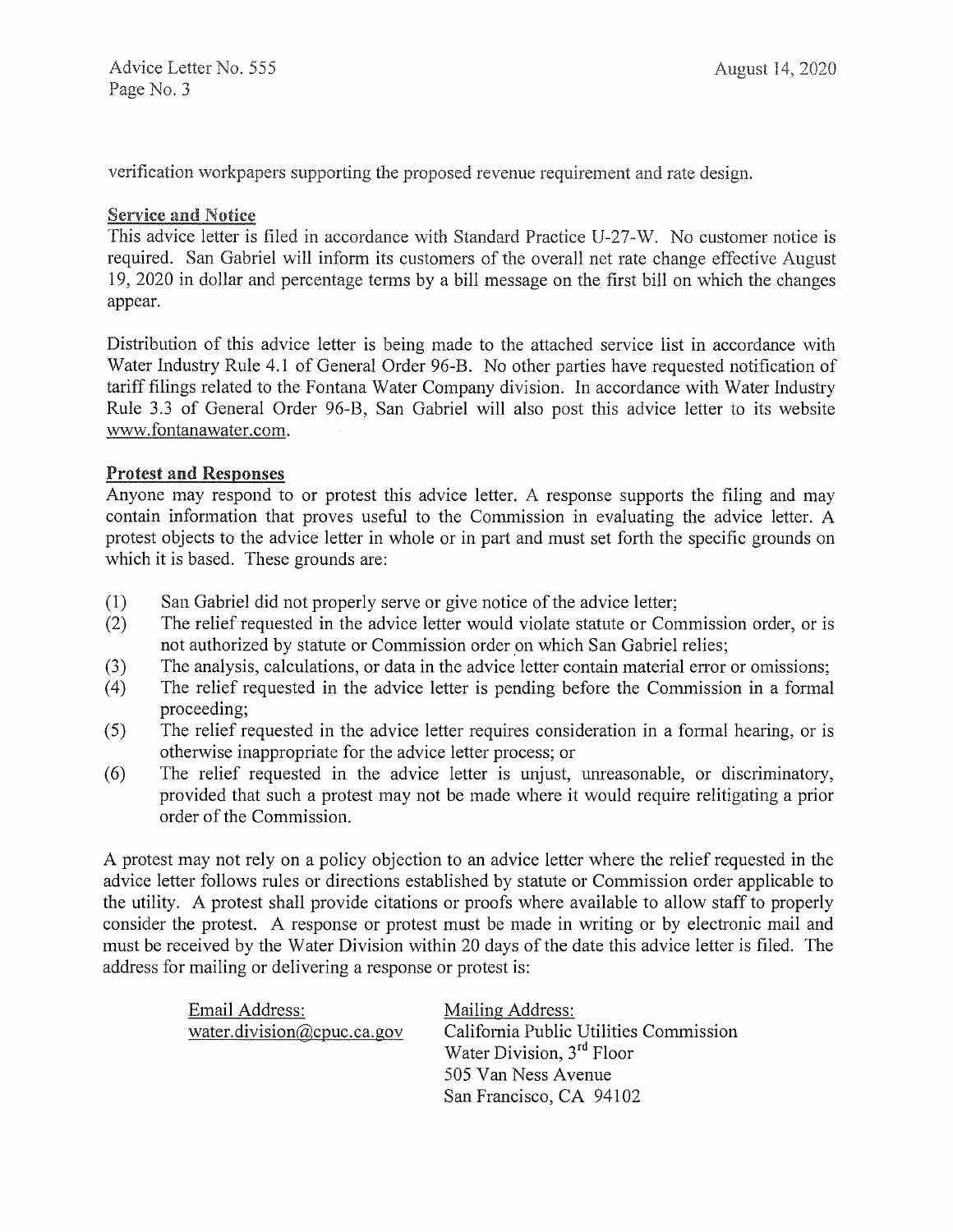On the same date the response or protest is submitted to the Water Division, the respondent or protestant shall send a copy of the protest by mail to San Gabriel addressed as follows:

| Email Address:        | Mailing Address:                     |
|-----------------------|--------------------------------------|
| imreiker@sgvwater.com | San Gabriel Valley Water Company     |
|                       | Vice President of Regulatory Affairs |
|                       | 11142 Garvey Avenue                  |
|                       | El Monte, CA 91733                   |

Cities and counties that need Board of Supervisors or Board of Commissioners approval to protest should inform the Water Division, within the 20 day protest period, so that a late filed protest can be entertained. The informing document should include an estimate of the date the proposed protest might be voted on.

The advice letter process does not provide for any further responses, protests or comments, except for San Gabriel's reply, after the 20-day comment period. San Gabriel will reply to each protest and may reply to any response. Each reply must be received by the Water Division within five business days after the end of the protest period, and shall be served on the same day to the person who filed the protest or response in accordance with General Order 96-B, General Rule 7.4.3.

If you have not received a reply to your protest within ten business days, contact San Gabriel at (626) 448-6183.

San Gabriel Valley Water Company

*Isl* Joel M. Reiker

Joel M. Reiker Vice President of Regulatory Affairs

cc: Bruce DeBerry, CPUC - Water Division Victor Chan, CPUC - Water Branch, Cal Advocates Richard Rauschmeier, CPUC - Water Branch, Cal Advocates

\encl.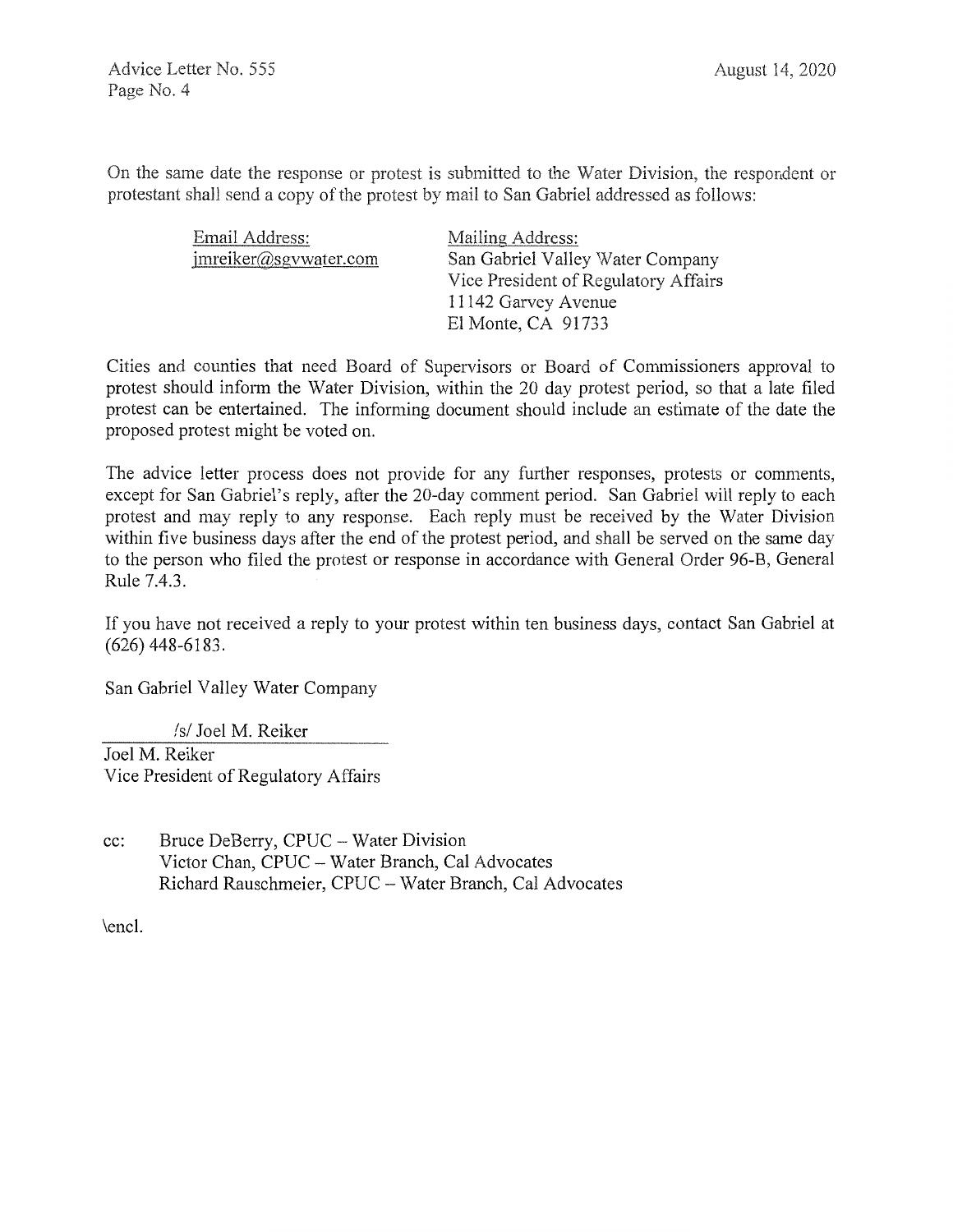### VERIFICATION

I am Vice President of Regulatory Affairs for, and an officer of, San Gabriel Valley Water Company ("SGVWC"), and am authorized to make this verification on its behalf with respect to customer notification of Advice Letter 555 for the Fontana Water Company Division. SGVWC intends to provide customer notification of Advice Letter 555 to affected customers in the Fontana Water Company division by: (check all that apply)

 $\Box$  Bill Insert

 $\boxtimes$  Bill Message

 $\Box$  Individual Notice by Mail

 $\Box$  Legal Notices Published in a Local Newspaper of General Circulation

 $\Box$  Other (explain)  $\Box$ 

SGVWC will include a bill message on each of its Fontana Water Company division customers' first bill generated after the rate change goes into effect to inform them of the rate change approved in Advice Letter 555. Because San Gabriel is on this date also filing Advice Letters 552 and 553 with the same requested effective date as Advice Letter 555, San Gabriel's bill message will inform customers of the overall net rate change. Additionally, a copy of this advice letter and the bill message is posted on the Company's website www.fontanawater.com. The foregoing statement is true of my own knowledge.

I declare under penalty of perjury that the foregoing is true and conect.

Executed on this  $14<sup>th</sup>$  day of August, 2020, at El Monte, California.

*Isl* Joel M. Reiker

Joel M. Reiker Vice President of Regulatory Affairs San Gabriel Valley Water Company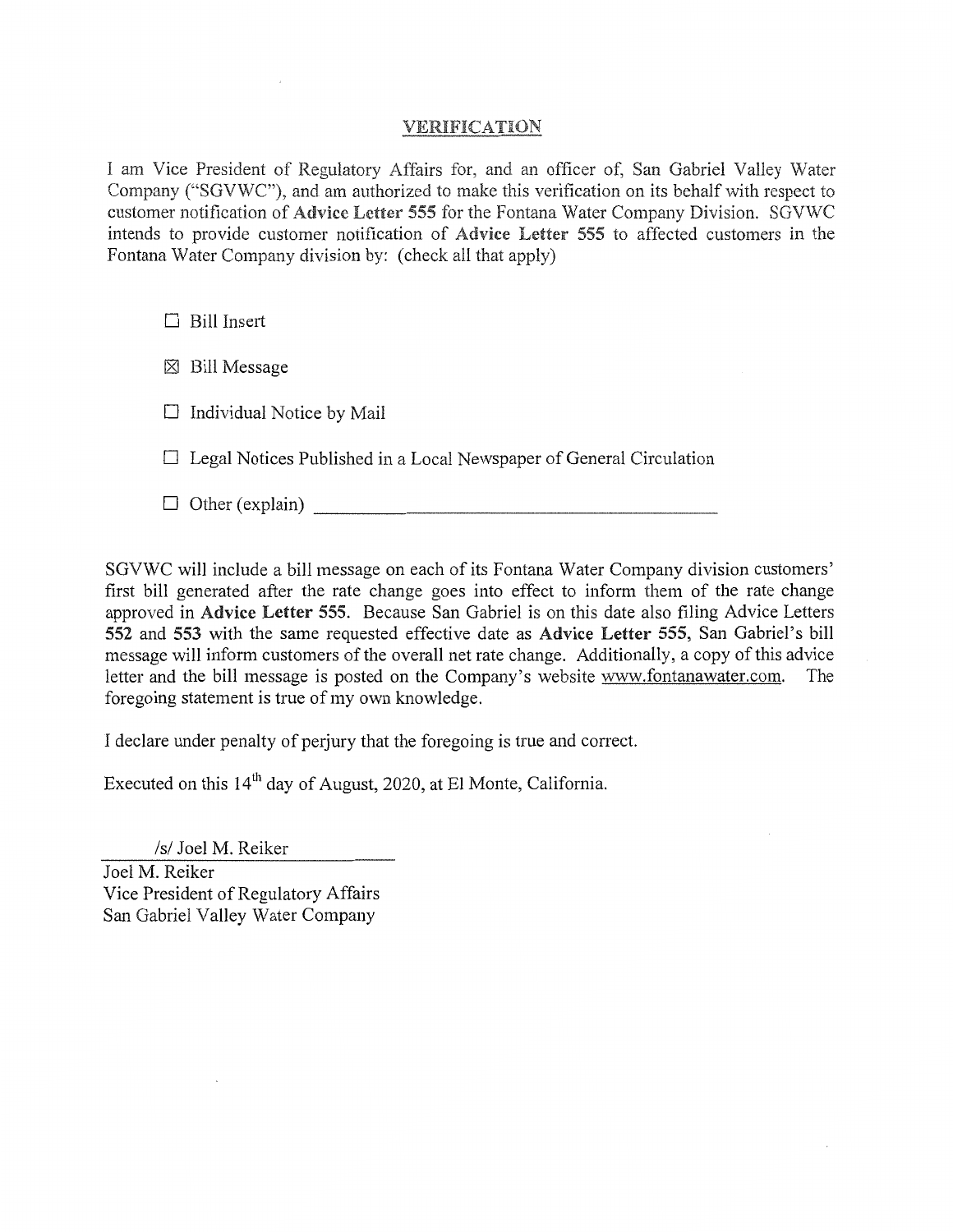# **Bill Message**

Fontana Water Company Division

Effective August 19, 2020, your bill includes an overall increase as a result of Advice Letters 552, 553 and 555. For the typical non-CARW residential customer on conservation rate Schedule FO-1C with a  $\frac{5}{8}$  x  $\frac{3}{4}$ -inch meter and using 15 Ccf, the monthly increase is \$7.88, or 10.5%. Learn more at https://www.fontanawater.com/ratesregulatory/advice-letter-filings-with-cpuc/.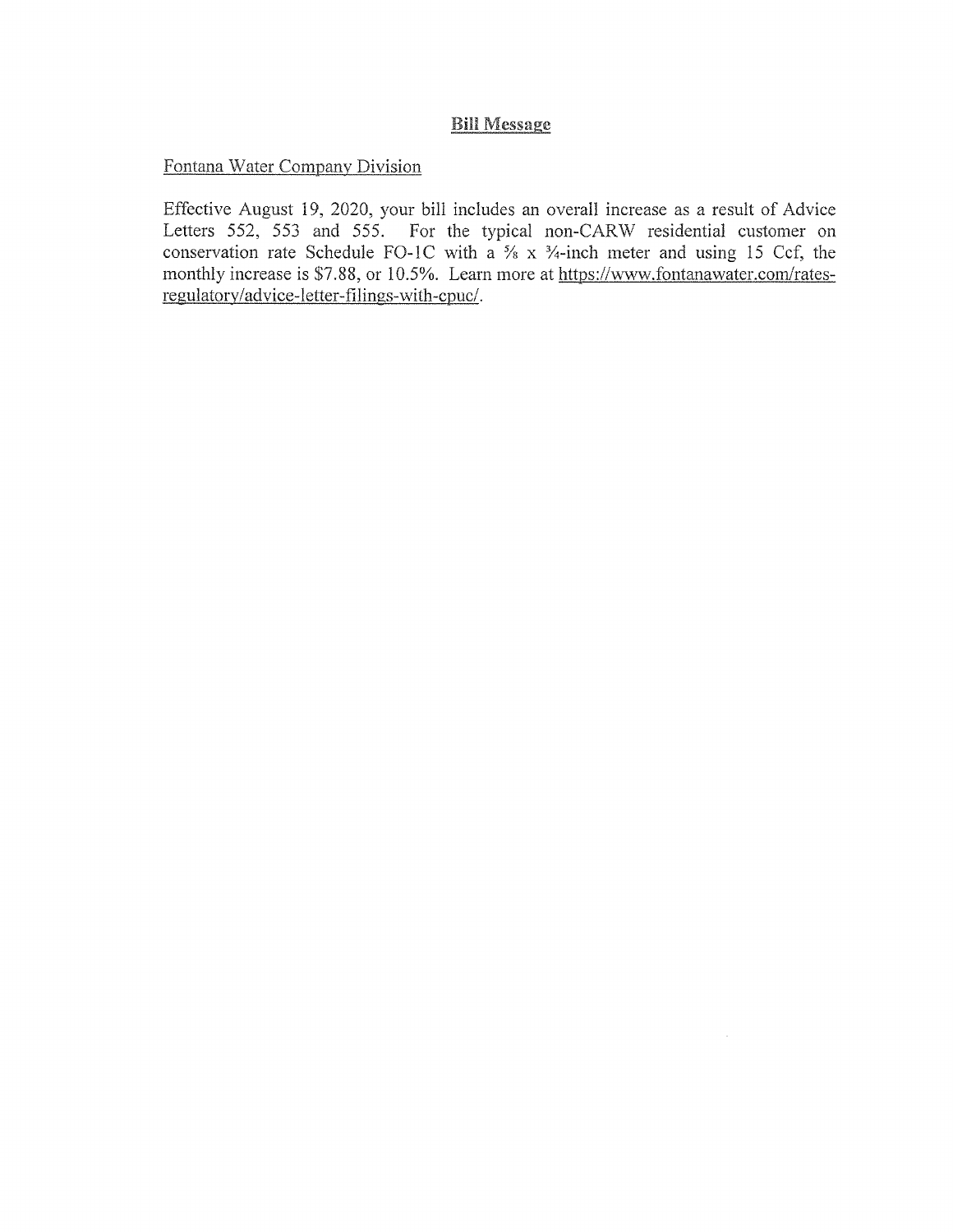1l142 GARVEY A VENUE

Cancelling  $\overline{\phantom{a}}$ 

# **SCHEDULE NO. FO-1** Fontana Water Company<br>GENERAL METERED SERVICE

### **APPLICABILITY**

Applicable to all metered water service, except for those Residential customers required to be served under Schedule FO-1C.

### **TERRITORY**

Portions of Fontana, Rancho Cucamonga, Rialto, and vicinity, San Bernardino County.

#### RATES

Quantity Rates:

Service Charges:

|--|--|--|

Per Meter Per Month (I)

| SUVICE CHAIGES. |  |
|-----------------|--|
|                 |  |
|                 |  |
|                 |  |
|                 |  |
|                 |  |
|                 |  |
|                 |  |
|                 |  |
|                 |  |
|                 |  |
|                 |  |
|                 |  |

*(continued)* 

*Issued by* 

NAME

(To be inserted by Cal. P.U.C.)

Advice Letter No. -~5~5~5 \_\_\_ \_ J.M. Reiker Date Filed---------

Decision No.

Vice President of Regulatory Affairs<br>TITLE

Effective \_\_\_\_\_\_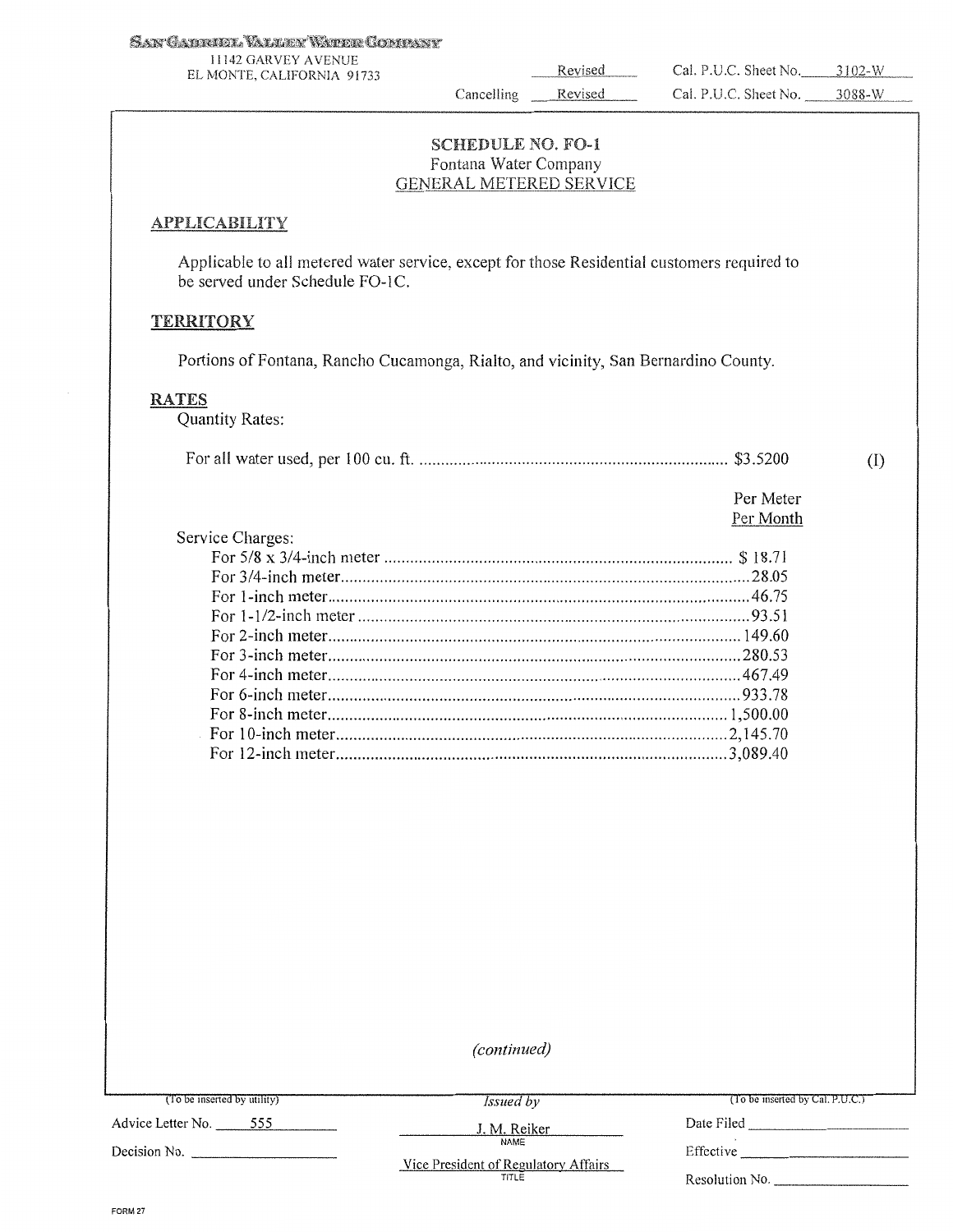### SAN GABRIEL VALLEY WATER GONDANY

l I 142 GARVEY AVENUE EL MONTE. CALIFORNIA 91733

Revised Cancelling Revised

Cal. P.U.C. Sheet No. 3103-W Cal. P.U.C. Sheet No. 3090-W

# **SCHEDULE NO. FO-1C** Fontana Water Company<br>GENERAL METERED SERVICE - CONSERVATION RATES

### **APPLICABILITY**

Applicable to all metered Residential customers, excluding apartments, trailer parks, and any other facility in which Residential customers receive service through a master meter.

### **TERRITORY**

Portions of Fontana, Rancho Cucamonga, Rialto, and vicinity, San Bernardino County.

### RATES

Quantity Rates:

|  | $\textcircled{1}$ |
|--|-------------------|
|  | (1)               |

|                  | Per Meter |
|------------------|-----------|
| Service Charges: | Per Month |
|                  |           |
|                  |           |
|                  |           |
|                  |           |
|                  |           |
|                  |           |
|                  |           |

# SPECIAL CONDITIONS

I. All bills are subject to the reimbursement fee set forth on Schedule No. AA-UF.

2. All bills are subject to the applicable surcharges and surcredits set forth on Schedule No. FO-AS.

| (To be inserted by utility) | <i>Issued</i> by                             | (To be inserted by Cal. P.U.C.) |
|-----------------------------|----------------------------------------------|---------------------------------|
| Advice Letter No. 555       | J. M. Reiker                                 | Date Filed                      |
| Decision No.                | NAME<br>Vice President of Regulatory Affairs | Effective                       |
|                             | TITLE                                        | Resolution No.                  |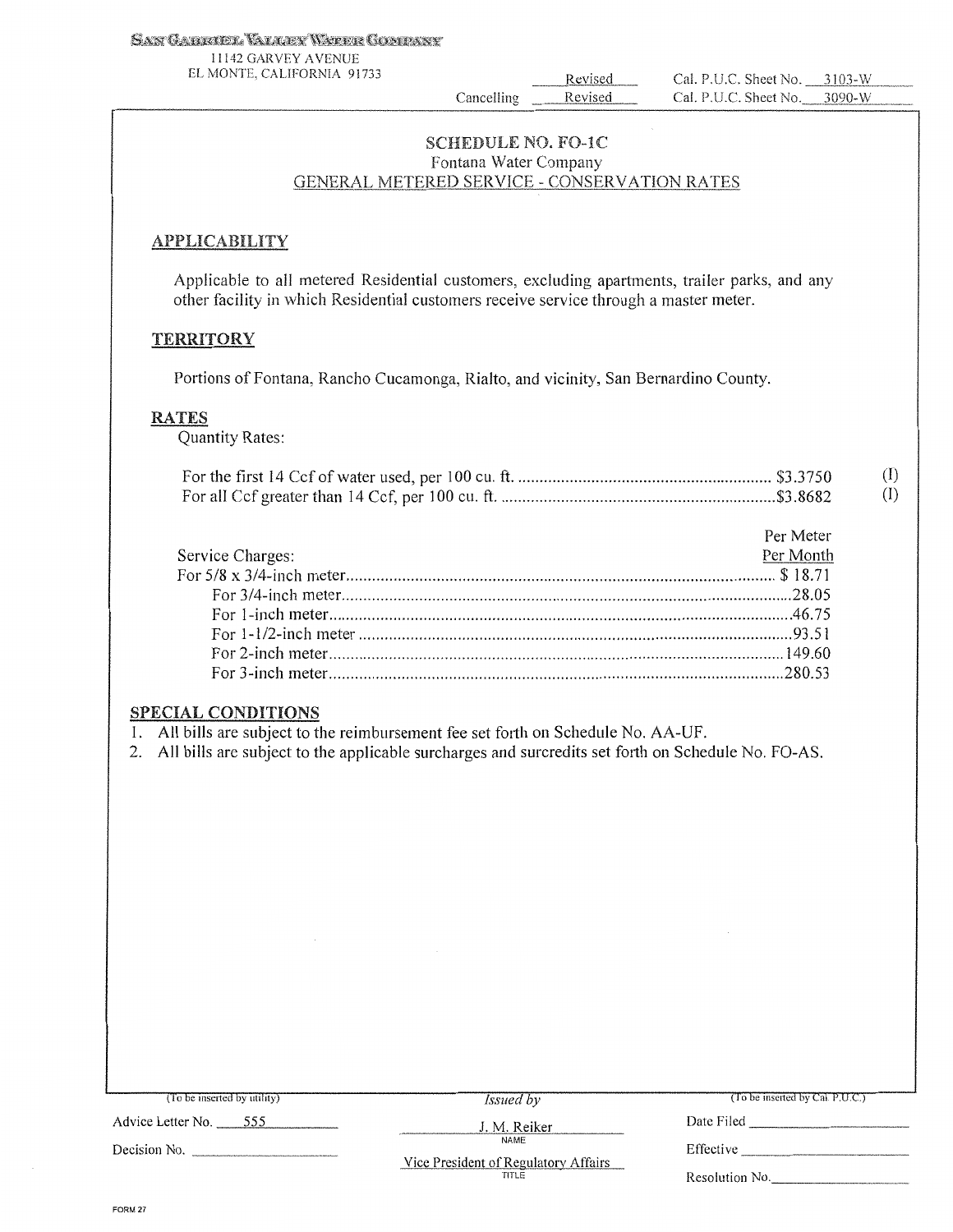l l !42 GARVEY AVENUE EL MONTE, CAUFORNJA 91733

Cancelling Revised

Revised

### **SCHEDULE NO. FO-6** Fontana Water Company Tariff Area RECYCLED WATER METERED SERVICE

### **APPLICABILITY**

Applicable to all recycled water metered service.

### **TERRITORY**

Portions of Fontana, Rancho Cucamonga, Rialto, and vicinity, San Bernardino County.

### RATES

| <b>Quantity Rates:</b> |  |
|------------------------|--|
|------------------------|--|

|                 |           | (1) |
|-----------------|-----------|-----|
|                 | Per Meter |     |
| Service Charge: | Per Month |     |
|                 |           |     |
|                 |           |     |
|                 |           |     |
|                 |           |     |
|                 |           |     |
|                 |           |     |
|                 |           |     |
|                 |           |     |
|                 |           |     |
|                 |           |     |
|                 |           |     |
|                 |           |     |

*(continued)* 

| (To be inserted by utility) |  |  |  |
|-----------------------------|--|--|--|
|-----------------------------|--|--|--|

Advice Letter No. 555

*Issued by* 

(To be inserted by Cal. P.U.C.)

NAME

J.M. Reiker Date Filed \_\_\_\_\_\_\_\_ \_

Decision No. \_

Vice President of Regulatory Affairs<br>TITLE

Effective \_\_\_\_\_\_\_\_ \_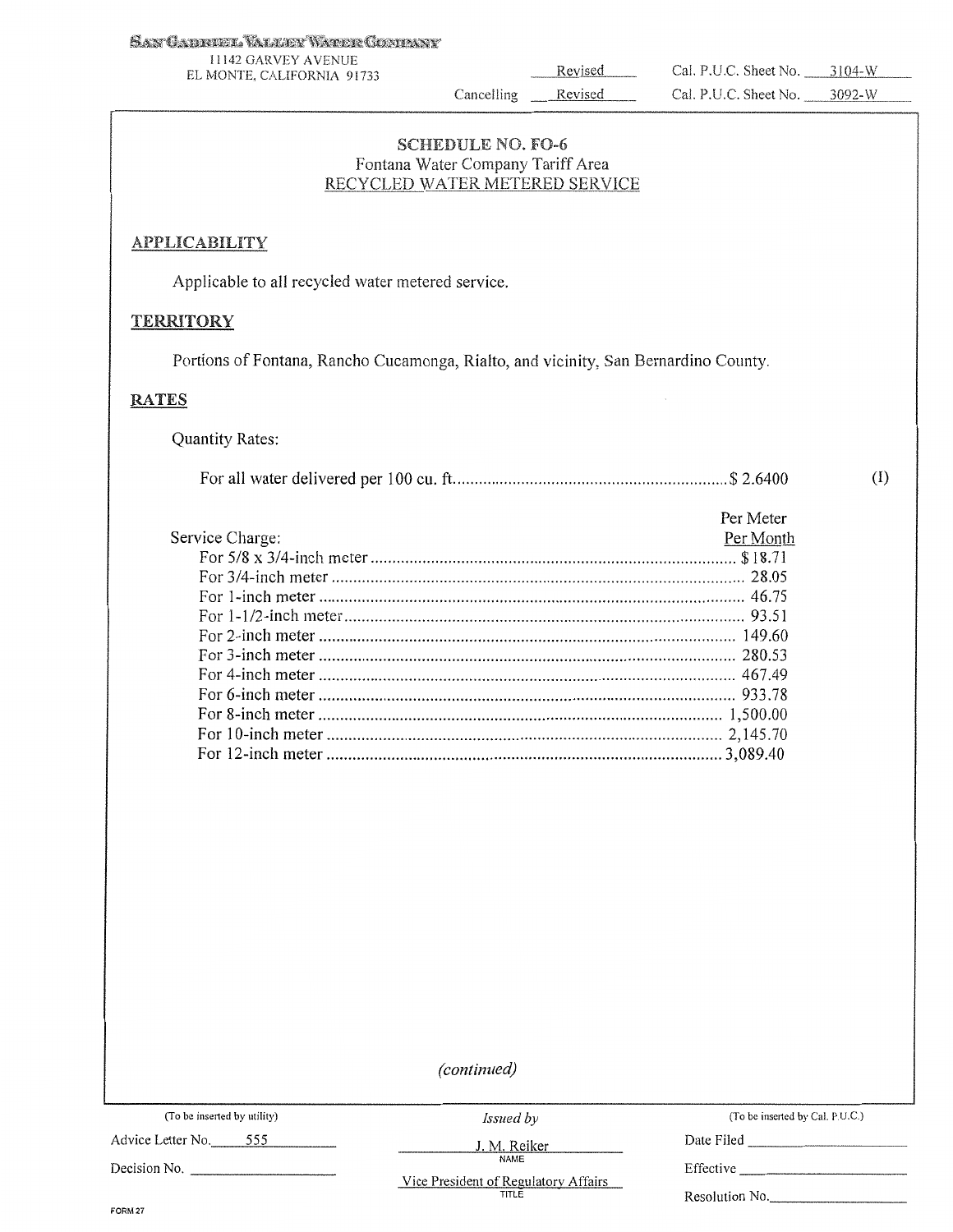#### San Gaernek, Valker Wærk Commany

11142 GARVEY AVENUE

Cancelling Revised

### PRELIMINARY STATEMENT (Continued)

## H2. Water Revenue Adjustment Mechanism (WRAM) Memorandum Account for the Fontana Water

- 1. Purpose: The purpose of this memorandum account is to track the Quantity Rate revenues collected under Schedule FO-1C tiered rates against the revenues that would have been collected under a single block Quantity Rate.
- 2. The following entries will be made monthly to the WRAM memorandum Account in the Fontana Water Company division:
	- a. The recorded revenues collected through the tiered Quantity Rate under Schedule No. FO-lC (debit).
	- b. The calculated revenues that would have been collected under a single block Quantity Rate for the same water usage as in 2a above (credit).
	- c. The CPUC-adopted Quantity Rates (\$/Ccf) to be used in calculating the revenues for 2a and 2b above are as follows:

| <b>Effective Date</b> | Single Block Rate | $0-16$ Ccf/mo.<br>Tier 1 Rate | Over 16 Ccf/mo.<br>Tier 2 Rate |     |
|-----------------------|-------------------|-------------------------------|--------------------------------|-----|
| July 1, 2018          | \$3.4206          | \$3.2585                      | \$3.7381                       | (D) |
| January 1, 2019       | \$3.3839          | \$3.2235                      | \$3.6980                       |     |
| July 1, 2019          | \$3.3917          | \$3.2309                      | \$3.7065                       |     |
| July 1, 2020          | \$3.3917          | \$3.2309                      | \$3,7065                       |     |
|                       |                   | $0-14$ Ccf/mo.                | Over 14 Cef/mo.                |     |
| July 1, 2020          | \$3.4560          | \$3.3100                      | \$3.8065                       |     |
| July 1, 2020          | \$3.4331          | \$3.2881                      | \$3,7813                       |     |
| August 19, 2020       | \$3.5200          | \$3.3750                      | \$3.8682                       | (1) |

- d. Franchise fees and uncollectible account expense, based on the net of 2a and 2b above, and the CPUC-adopted rates for franchise fees and uncollectible expenses.
- e. Monthly interest calculated at  $1/12$  of the most recent month's interest rate on Commercial Paper (prime, 3-month), published in the Federal Reserve Statistical Release, H.15 (http://www/federalreserve.gov/releases/Hl 5/data/m/cp3m.txt), or its successor publication.
- 3. The balance in the memorandum account shall be amortized by a Tier 1 advice letter whenever the balance exceeds 2% of the authorized revenue requirement for the preceding calendar year. If the balance is below 2%, San Gabriel shall propose its amortization in a general rate case.
- 4. The memorandum account will terminate when so ordered in a CPUC general rate case decision, at which time any remaining debit (undercollection) or credit (overcollection) balance will be amortized through a rate surcharge or surcredit.

*Authorization: Established pursuant to D.10-04-031, Ordering Paragraph 4; and Advice Letter 385* 

| (To be inserted by utility) | <i>Issued by</i>                              | (To be inserted by Cal. P.U.C.) |
|-----------------------------|-----------------------------------------------|---------------------------------|
| Advice Letter No.<br>555    | J. M. Reiker                                  | Date Filed                      |
| Decision No.                | <b>NAME</b>                                   | Effective                       |
|                             | Vice President of Regulatory Affairs<br>TITLE | Resolution No.                  |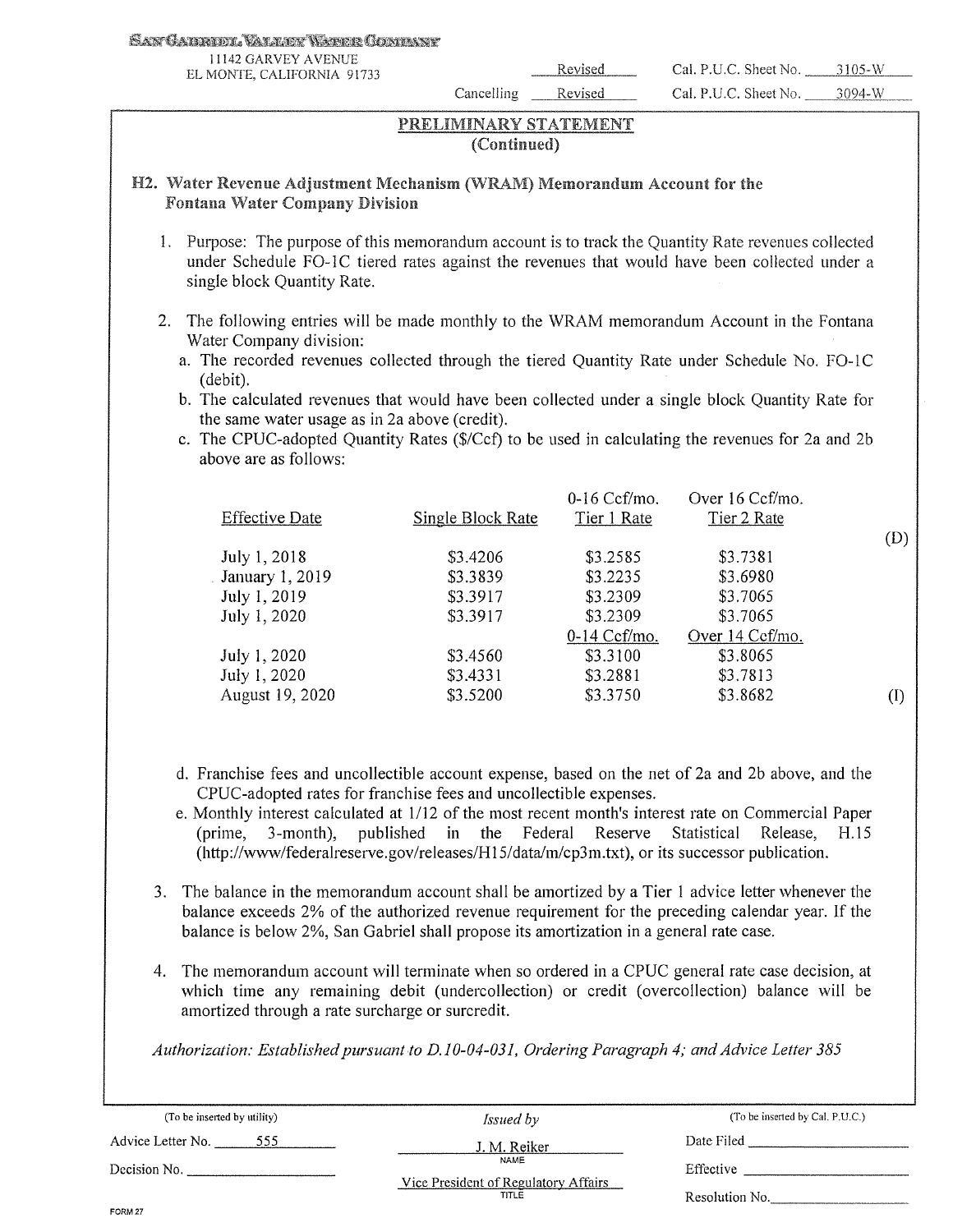### SAN GABRIEL VALLEY WATER COMPANY

EL MONTE, CALIFORNIA 91733

Revised Cancelling

Revised

Cal. P.U.C. Sheet No. 3106-W Cal. P.U.C. Sheet No. 3101-W

### **TABLE OF CONTENTS**

The following listed tariff sheets contain all effective rates and rules affecting the rates and services of the utility, together with information relating thereto:

| <b>Subject Matter of Sheet</b><br>Title Page<br>Table of Contents<br>Preliminary Statement                                                                                                                                                                                                                                                                                                                                                                                      |                                                                                                                    | C.P.U.C.<br>Sheet No.<br>1559-W<br>3106-W, 3100-W<br>3026-W, 2935-W,<br>2936-W, 2949-W<br>634-W, 390-W, 2878-W, 2879-W, 2392-W,<br>3099-W, 3105-W, 2782-W, 2783-W, 2395-W,<br>2880-W, 2744-W, 2749-W, 3081-W, 2401-W,<br>2715-W to 2718-W, 3082-W, 3083-W, 2986-W,<br>3084-W, 3085-W, 2984-W, 2887-W,<br>3055-W, 2412-W, 2668-W | (T)<br>(T)        |
|---------------------------------------------------------------------------------------------------------------------------------------------------------------------------------------------------------------------------------------------------------------------------------------------------------------------------------------------------------------------------------------------------------------------------------------------------------------------------------|--------------------------------------------------------------------------------------------------------------------|---------------------------------------------------------------------------------------------------------------------------------------------------------------------------------------------------------------------------------------------------------------------------------------------------------------------------------|-------------------|
| Service Area Maps:<br>Fontana Water Company<br>Los Angeles County Division<br>Service Area - East Portion<br>- South Portion<br>- West Portion<br>Area Maps of Less Than 40 p.s.i.g.                                                                                                                                                                                                                                                                                            |                                                                                                                    | $1533-W$<br>1183-W<br>869-W<br>2690-W<br>$871 - W$<br>691-W to 697-W                                                                                                                                                                                                                                                            |                   |
| <b>Rate Schedules</b><br>All Tariff Areas<br>Surcharge to Fund Public Utilities<br>Commission Reimbursement Fee<br>Stages Water Shortage Surcharges and Penalties 14.1<br>Fontana Water Company<br>General Metered Service - General<br>General Metered Service - Conservation<br>Private Fire Service<br>Recycled Water Metered Service<br><b>Construction Service</b><br>California Alternative Rates For Water<br>Additional Surcharges/Surcredits<br><b>Facilities Fees</b> | Schedule<br>Number<br>AA-UF<br>$FO-1$<br>$FO-IC$<br>$FO-4$<br>$FO-6$<br>$FO-9$<br><b>FO-CARW</b><br>FO-AS<br>FO-FF | 3058-W<br>2580-W,2482-W to 2484-W,2581-W<br>3102-W, 3089-W<br>3090-W<br>3091-W, 1087-W, 1476-W<br>3104-W, 3093-W<br>2707-W, 2708-W<br>3075-W, 3076-W<br>3077-W<br>3078-W, 1876-W                                                                                                                                                | (T)<br>(T)<br>(T) |
| (To be inserted by utility)<br>Advice Letter No. 555                                                                                                                                                                                                                                                                                                                                                                                                                            | (continued)<br>Issued by<br>J. M. Reiker                                                                           | (To be inserted by Cal. P.U.C.)                                                                                                                                                                                                                                                                                                 |                   |
| Decision No.                                                                                                                                                                                                                                                                                                                                                                                                                                                                    | Vice President of Regulatory Affairs<br>TITLE                                                                      | Resolution No.                                                                                                                                                                                                                                                                                                                  |                   |